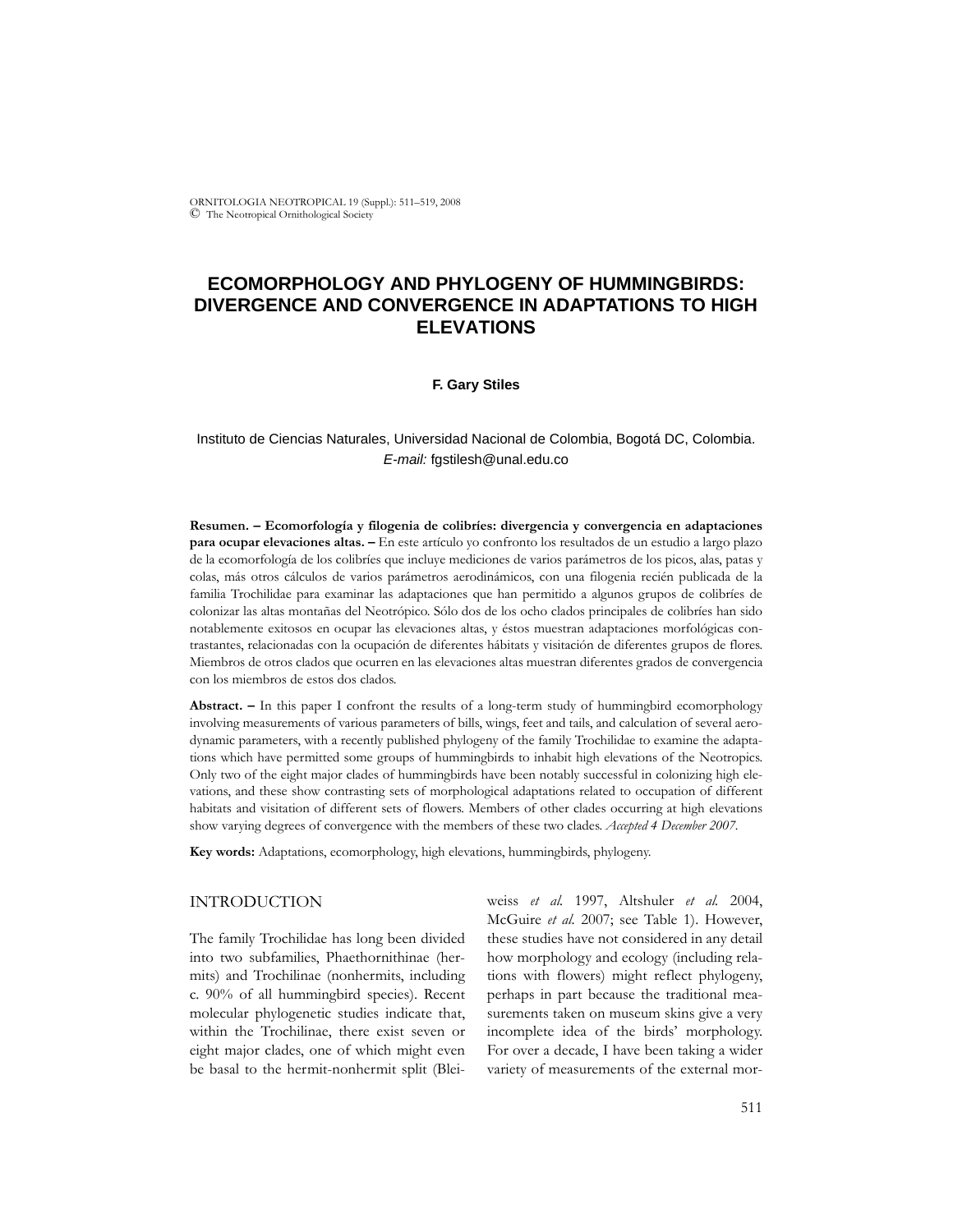| Clade                                | Number<br>of species | Mean elev.<br>(m) | Some representative genera                                                   |
|--------------------------------------|----------------------|-------------------|------------------------------------------------------------------------------|
| $0$ ("topazes")                      | 1                    | 480               | Florisuga, Topaza                                                            |
| 1 ("hermits")                        | 25                   | 560               | Phaethornis, Glaucis, Threnetes, Eutoxeres                                   |
| $2$ ("mangos")                       | 15                   | 1234              | Anthracothorax, Colibri, Doryfera, Schistes                                  |
| 3 ("coquettes and<br>high Andeans")  | 15                   | 2773              | Metallura, Chalcostigma, Lesbia, Adelomyia                                   |
| 4 ("brillants")                      | 32                   | 2198              | Coeligena, Eriocnemis, Heliodoxa, Urosticte                                  |
| $5$ ("giant")                        | $\overline{0}$       |                   | (Patagona)                                                                   |
| 6 ("Middle American<br>mountaneers") | 6                    | 1717              | Lampornis, Eugenes, Panterpe, Heliomaster                                    |
| 7 ("woodstars and<br>bees")          | 9                    | 1117              | Selasphorus, Calypte, Calliphlox, Chaetocercus                               |
| 8 ("emeralds")                       | 47                   | 743               | Amazilia, Hylocharis, Chlorostilbon, Thalurania, Chalybura,<br>Campylopterus |

TABLA 1**.** The principal clades of hummingbirds (Trochilidae) with their respective numbers of species represented in the morphological data set, the mean capture elevation of their species and some of their most representative genera (adapted from McGuire *et al.* 2007).

phology of live or recently dead hummingbirds (in any case, not museum skins, since once so prepared many measurements, especially of wing and foot, are impossible to take). From these measurements, I have also calculated several aerodynamic parameters for each individual bird (see Stiles 2004, Stiles *et al.* 2005). With this information it is possible to explore in more detail hummingbird ecomorphology in a phylogenetic context.

High elevations, with their low temperatures, low air density and oxygen tension, represent a stressful environment for such small, active birds with their energetically demanding flight (Altshuler & Dudley 2002, Altshuler *et al.* 2004). Flower nectar represents a critical energy source for hummingbirds; since the bill-corolla "fit" strongly affects the efficiency

with which the bird extracts nectar, one might expect that, especially in high mountains, the form of the bill would reflect closely the type of flowers to which the bird is adapted. Other aspects of the birds' morphology should reflect other adaptations for locomotion and feeding at high elevations. Among the Trochilinae, various morphological and aerodynamic parameters showed significant positive or negative relations with increasing elevation; by contrast, no parameter varied significantly with elevation among the hermits, which might help to explain their absence from high-elevation habitats (Stiles 2004).

The objective of this paper is to examine morphological adaptations shown by different clades of the Trochilinae for life at high elevations, in relation to the most recent and

# STILES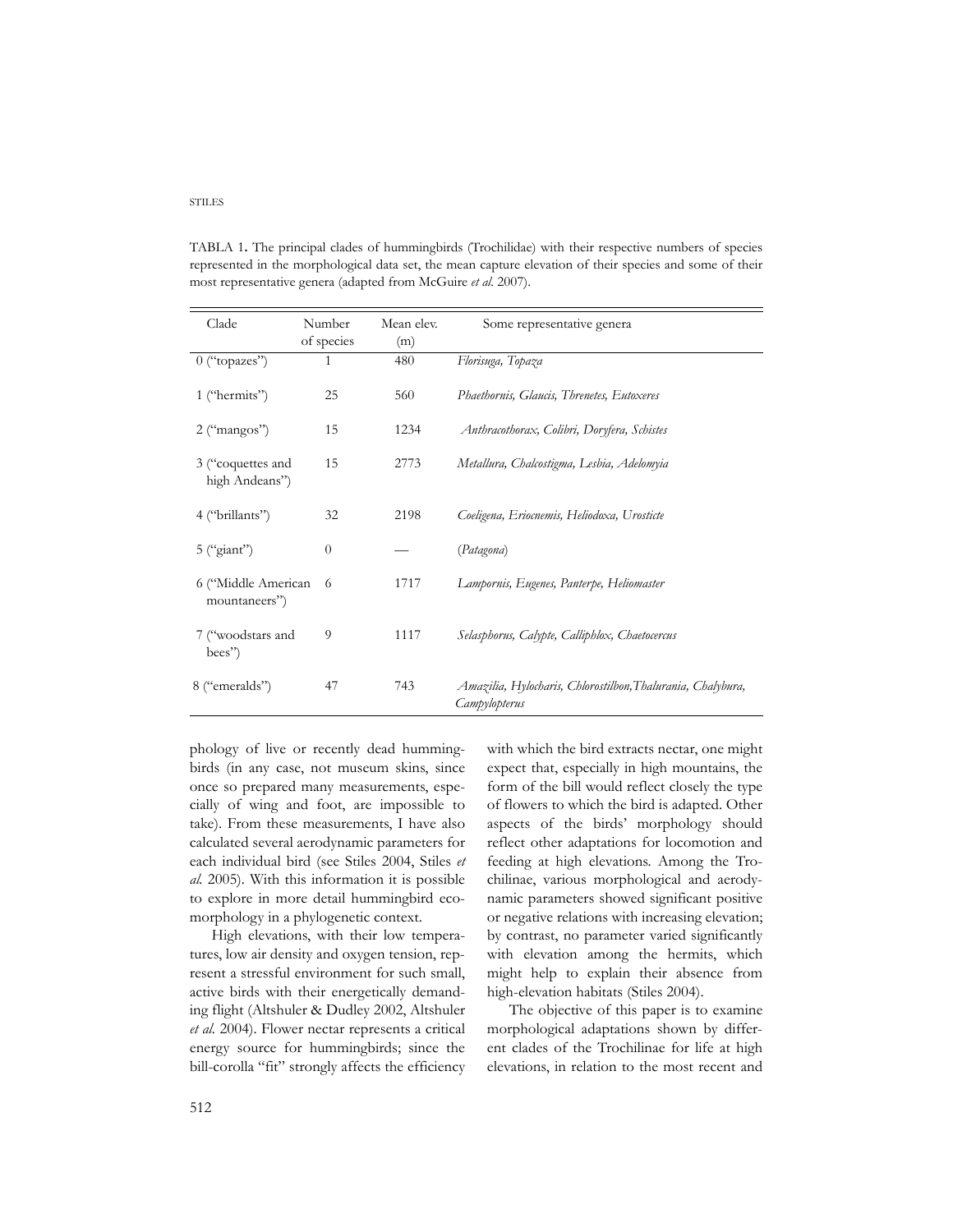detailed phylogeny of the family (McGuire *et al.* 2007). Specifically, I address the following questions: are some clades more successful than others (in terms of numbers of species, elevations achieved) at inhabiting high mountains? If so, have these clades converged or diverged in morphology? What are the ecological implications of such differences in morphology?

# METHODS

I have measured the following parameters of external morphology to 0.1mm with dial calipers: bill length (total and exposed culmen), height of bill at nostril, commissure width, length (chord) of folded wing; length, maximum width and area of a planform of the extended wing; tail and tarsus length, extension of the foot and length (chord) of the hallux claw. I measured body mass with a Pesola spring balance. For comparisons of linear measurements, I divided each measurement by the the cube root of body mass to obtain relative values independent of absolute size of the bird. I calculated wing loading, wing disk loading, aspect and shape ratios and wing pointedness from the above wing measurements (see Stiles 1995, Stiles *et al.* 2005 for details). From museum skins, I made two additional measurements: bill curvature (arc:chord ratio of exposed culmen) and tail shape (ratio of the lengths of the outermost to central rectrices). I then ran a discriminant analysis (using Statgraphics 5.1, Statpoint Inc. 2005) to determine whether the different clades of hummingbirds could be distinguished on the basis of these 16 variables. I used linear regression to identify the variables associated with elevation. In order to identify the clades most associated with high elevations, I pooled the mean capture elevations of all species and, from the resulting distribution, considered the upper 10% to be highly specialized, and the next 11–25% to be weakly

specialized, for life at high elevations. I then determined which clades included the species in the upper 10% and 11–25%. I used a similar procedure for evaluating each morphological and aerodynamic parameter, save that I considered both the upper and lower 10% and 11–25% of each distribution as associations with high elevations could be positive or negative; the middle 50% of the species were considered to be unspecialized for the particular variable in question. This procedure was used because the global distributions of nearly all parameters deviated significantly from normality even when different transformations were applied. I confine my analysis to adult females, to avoid extreme morphologies of males produced by sexual selection. In all, data from 1675 individuals of 146 species and 9 statistically distinctive, allopatric subspecies are included in the analyses.

# RESULTS

The discriminant analysis correctly assigned 85% of all taxa to their respective clades on the basis of the morphological and aerodynamic variables. The hermits (clade 1) were completely segregated from the other clades; the members of clade 3 were nearly as cleanly segregated in the opposite direction, the members of clade 4 fell between clade 3 and a dense cluster of points representing the species of the remaining clades, within which the degree of discrimination was less; however, even among these clades, most species were correctly assigned, such that one may, on the whole, speak of characteristic morphologies for each clade (Table 2).

Regression analyses identified the following variables as showing significant positive relations with increasing elevation: body mass; wing length, width and area; tarsus and hallux claw lengths and foot extension. Variables showing significant negative relations with elevation included bill curvature, commissure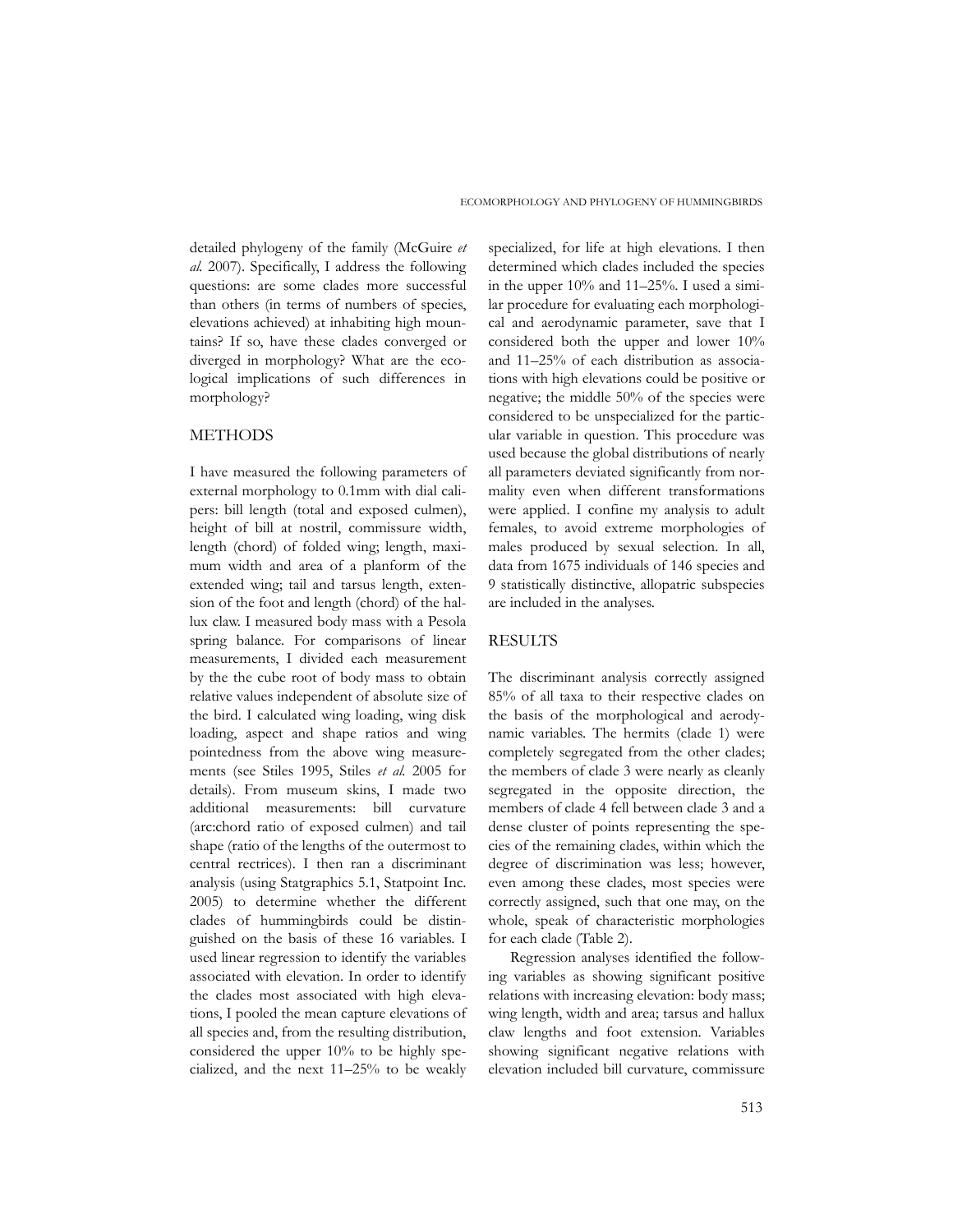#### STILES

TABLA 2. Results of the discriminant analysis among eight clades of hummingbirds, based upon measurements of 14 morphological variables and calculation of four aerodynamic parameters. Numbers along the diagonal represent species correctly assigned to their respective clades according to their morphologies; those off the diagonal showed greater morphological similarity to a different clade than their own. Some 85.7% of the species were classified correctly from morphology.

| Correct clide |   | Clade predicted from morphology |   |    |    |   |  |  |
|---------------|---|---------------------------------|---|----|----|---|--|--|
|               |   |                                 | 2 |    | 4  | 6 |  |  |
|               | ◠ |                                 |   |    |    |   |  |  |
|               |   | 25                              |   |    |    |   |  |  |
|               |   |                                 |   |    |    |   |  |  |
|               |   |                                 |   | 14 |    |   |  |  |
|               |   |                                 |   |    | 26 |   |  |  |
|               |   |                                 |   |    |    |   |  |  |
|               |   |                                 |   |    |    |   |  |  |
|               |   |                                 |   |    |    |   |  |  |

width and bill height, wing loading and wing disk loading and wing aspect and shape ratios; a nearly significant negative relationship  $(P =$ 0.057) was found between bill length and elevation (see also Stiles 2004).

With respect to elevation, two clades, 3 and 4, stand out as having a high proportion of species occurring at high elevations (Table 3). Indeed, nearly half of the species of clade 3 are among the 10% most specialized, essentially those with mean capture elevations above c. 3000 m, including species of the genera *Oxypogon, Chalcostigma, Metallura, Opisthoprora, Heliangelus* and *Ramphomicron*. The species of clade 4 found at high elevations are in the genera *Coeligena, Pterophanes, Agleactis, Eriocnemis,* and *Lafresnaya.* Two species of clade 6 also occur regularly at these elevations, in the genera *Panterpe* and *Eugenes*, as well as one species of *Selasphorus* of clade 7. High-elevation species are notably lacking in the highly speciose clade 8, as well as clades 2 and 1. I now examine in detail representative morphological features of clades 3 and 4 in relation to the overall distributions of these features in the sample of 155 taxa (Table 3).

*Body mass.* Although there is a general ten-

dency for body mass to increase with elevation, among the two predominant clades at high elevations this tendency is manifest only in clade 4; nearly all members of clade 3 are medium- to rather small-sized. Very large species are found in several other clades as well, including largely species found between 2000 and 3000 m.

*Relative bill* (*total culmen*) *length.* The two clades most notable for containing long-billed species are the hermits (clade 1) and the brilliants (clade 4); the members of clade 3 have mostly moderately to very short, fine bills. Most other clades include a strong preponderance of species with moderate (c. 16–25 mm) bill lengths. Long-billed species also occur in clades 2 (*Doryfera, Androdon)* and 6 (*Eugenes*).

*Bill curvature.* The only clade in which bill curvature is strongly developed is the hermits; only scattered species in other clades have appreciably decurved bills, including especially species of *Lesbia* (clade 3), *Lafresnaya* (clade 4) and *Campylopterus* (clade 8). Of interest here is the other tail of the distribution, which includes species with slightly recurved bills. This feature is most often developed in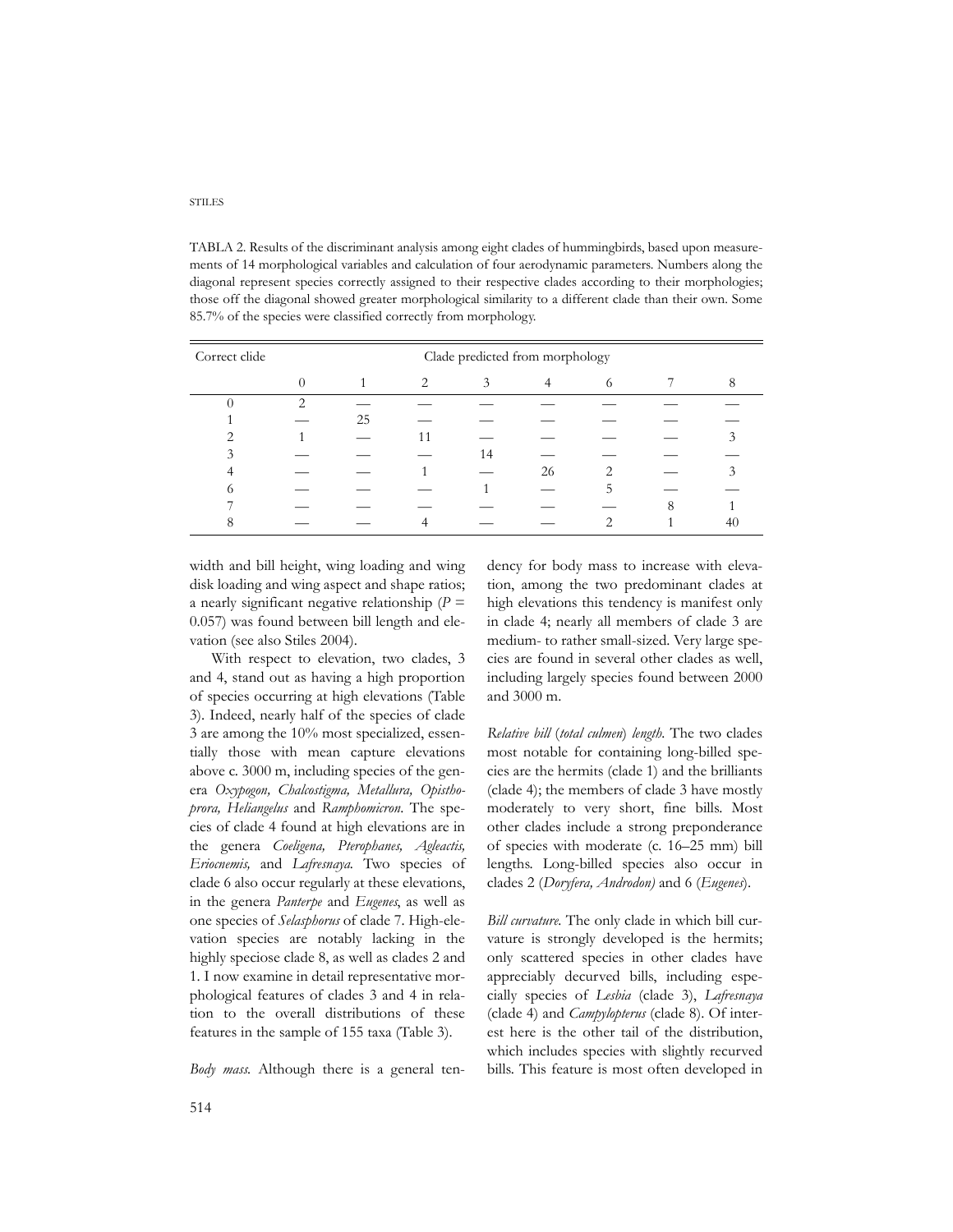clades 4 (*Coeligena, Ensifera*) and 2 (*Doryfera, Androdon)* and one species of clade 3 (*Opisthoprora*).

*Relative* (*extended*) *wing length.* Clade 4 includes by far the greatest number of long-winged species; of the others, only clade 2 has more than a single species with notably long wings; in clade 3, only *Oxypogon* is longwinged.

*Shape ratio R.* High shape ratios denote narrow wings; low ratios, broad wings. Clade 3 has the greatest preponderance of broad-winged species, followed by clade 1 (hermits). Although there is a tendency towards broad wings in clade 4, it is much less pronounced; the tendency in clades 2, 7 and 8 is more towards narrow wings.

*Wing loading.* CLades 3 and 4, with most highelevation species, are also those with most species showing notably low wing loading (large wing area in relation to body mass). Aside from these, some species of clade 2 (*Heliothryx, Colibri, Polytmus*) also have low wing loading. By contrast, most species of clade 7 show very high wing loading.

*Relative tarsus length.* All measures of hindlimb size are tightly correlated; tarsus length is representative. By far the most striking result is the very long tarsi (and large feet) of the species of clade 3; a much more modest tendency towards large feet/tarsi occurs in clade 4, with only one species in the upper 10% (*Agleactis*). Tarsi are moderate to short in all other clades, but one species of clade 6 (*Panterpe)* falls just outside the upper 10% in this measure.

# DISCUSSION

The two clades with most species at high elevations are strikingly divergent in most

aspects of their morphology. The members of clade 3 are medium to fairly small in size, with short, straight, rather fine bills, mostly moderately long but notably broad wings giving very low wing loading and very large tarsi and feet. The one species that diverges sharply from this pattern is a *Lophornis* coquette, member of a relatively small, basal subclade of diminutive inhabitants of forest canopy at low elevations. However, unlike the members of clade 7, which it otherwise resembles in morphology, this species does have fairly large feet – perhaps a preadaptation in this clade for invading high elevations?

By contrast, clade 4 species are typically medium-to-large in size, with moderate to long bills that are straight or slightly recurved (except for *Lafresnaya*), low wing loading given by notably long but only moderately broad wings and moderately large tarsi-feet. Of the two clades, those of clade 3 tend to occur higher in the mountains than those of clade 4 (Tables 1 and 3) and are more associated with open páramo and subpáramo habitats, while those of clade 4 occur more in high Andean forest and subpáramo, although clade 3 contains forest species (e.g., *Adelomyia, Heliangelus*) and some species of clade 4 are mostly páramo inhabitants (*Pterophanes, Agleactis*). The very large, broad wings of most clade 3 species represent evident adaptations for flight in the low-density air of high elevations; in clade 4, *Pterophanes* is also notable for its enormous wings; *Agleactis* also has notably low wing loading. The longer, somewhat narrower wings of most members of clade 4 may provide greater maneuverability in their forest habitat, in which members of *Coeligena* and *Ensifera* in particular may make long flights between flowers (cf. Gutiérrez *et al.* 2004).

The difference in bill length between these clades is also very notable. The members of clade 3 at the highest elevations tend to visit flowers of the composite (Asteraceae) family,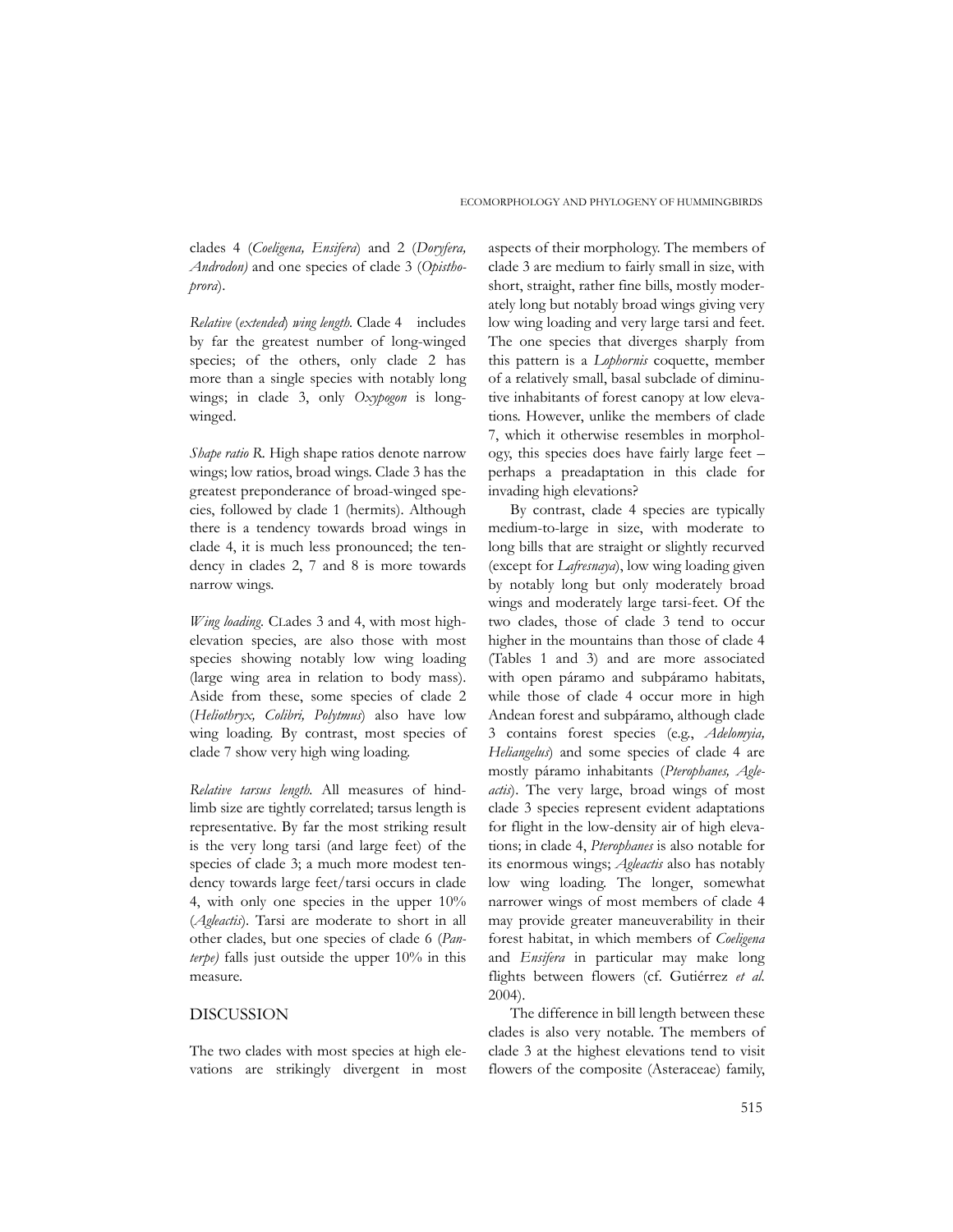#### STILES

TABLE 3. Numbers of species of different clades in different segments of the overall distributions of all species measured in this study with respect to different variables. Species in the two extreme groups (the highest and lowest 10% for each variable) may be considered to be highly specialized with respect to the bulk of the species; those in the next 11-25% on either side of the distribution, weakly specialized, and the middle 50%, unspecialized. Because their members are similar in morphology and ecology, and because they contain only one species and two taxa, I combined clade 0 with clade 2 for this analysis.

| Parameters and clades            | Segments of the overall distribution |                             |                          |                         |                             |  |
|----------------------------------|--------------------------------------|-----------------------------|--------------------------|-------------------------|-----------------------------|--|
|                                  | 10%<br>inferior                      | $11 - 25\%$<br>inferior     | 50%<br>media             | $11 - 25\%$<br>superior | $10\%$<br>superior          |  |
| Mean capture elevation           |                                      |                             |                          |                         |                             |  |
| $\mathbf{1}$                     | 5                                    | 8                           | 12                       | $\boldsymbol{0}$        | $\boldsymbol{0}$            |  |
| $0 + 2$                          | $\boldsymbol{0}$                     | $\mathfrak{Z}$              | 11                       | $\mathfrak z$           | $\boldsymbol{0}$            |  |
| 3                                | $\boldsymbol{0}$                     | $\overline{0}$              | $\overline{c}$           | 6                       | $\overline{\mathcal{I}}$    |  |
| $\overline{4}$                   | $\mathbf{1}$                         | $\mathbf{1}$                | 12                       | 13                      | $\overline{5}$              |  |
| $\sqrt{6}$                       | $\boldsymbol{0}$                     | $\overline{0}$              | $\overline{4}$           | $\boldsymbol{0}$        | $\overline{c}$              |  |
| 7                                | $\mathfrak{Z}$                       | $\mathbf{1}$                | $\overline{4}$           | $\,1\,$                 | $\,1\,$                     |  |
| 8                                | 6                                    | 10                          | 32                       | $\overline{0}$          | $\boldsymbol{0}$            |  |
| Mean body mass                   |                                      |                             |                          |                         |                             |  |
| $\mathbf{1}$                     | $\mathbf 5$                          | $\boldsymbol{0}$            | 17                       | $\,1\,$                 | $\sqrt{2}$                  |  |
| $0 + 2$                          | $\boldsymbol{0}$                     | $\overline{3}$              | $\boldsymbol{7}$         | $\overline{4}$          | $\mathbf{1}$                |  |
| $\mathfrak{Z}$                   | $\mathbf{1}$                         | $\overline{4}$              | 9                        | $\mathbf{1}$            | $\boldsymbol{0}$            |  |
| $\overline{4}$                   | $\mathbf{1}$                         | $\mathbf{1}$                | 11                       | 12                      | $\overline{\mathcal{I}}$    |  |
| $\sqrt{6}$                       | $\boldsymbol{0}$                     | $\boldsymbol{0}$            | $\overline{4}$           | $\boldsymbol{0}$        | $\sqrt{2}$                  |  |
| $\overline{7}$                   | $\overline{2}$                       | 5                           | 3                        | $\overline{0}$          | $\boldsymbol{0}$            |  |
| 8                                | 6                                    | 10                          | 26                       | $\mathfrak z$           | $\ensuremath{\mathfrak{Z}}$ |  |
| Relative length of total culmen  |                                      |                             |                          |                         |                             |  |
| 1                                | $\boldsymbol{0}$                     | $\boldsymbol{0}$            | $\overline{\mathcal{I}}$ | 10                      | $\,8\,$                     |  |
| $0 + 2$                          | $\boldsymbol{0}$                     | 5                           | $\overline{9}$           | $\mathbf{1}$            | $\sqrt{2}$                  |  |
| $\mathfrak{Z}$                   | $\,8\,$                              | $\boldsymbol{7}$            | $\boldsymbol{0}$         | $\boldsymbol{0}$        | $\boldsymbol{0}$            |  |
| 4                                | $\mathbf{1}$                         | $\mathbf{1}$                | 17                       | 9                       | 4                           |  |
| 6                                | $\boldsymbol{0}$                     | $\boldsymbol{0}$            | $\mathfrak{Z}$           | $\sqrt{2}$              | $\mathbf{1}$                |  |
| 7                                | $\mathfrak{Z}$                       | $\mathbf{1}$                | $\sqrt{6}$               | $\boldsymbol{0}$        | $\boldsymbol{0}$            |  |
| 8                                | $\mathfrak{Z}$                       | 9                           | 35                       | $\mathbf{1}$            | $\boldsymbol{0}$            |  |
| Bill curvature (arc/chord)       |                                      |                             |                          |                         |                             |  |
| 1                                |                                      |                             |                          |                         |                             |  |
| $0 + 2$                          | $\overline{4}$                       | $\overline{2}$              | $\boldsymbol{7}$         | $\overline{4}$          | $\theta$                    |  |
| $\mathfrak{Z}$                   | $\mathbf{1}$                         | $\overline{7}$              | 5                        | $\sqrt{2}$              | $\boldsymbol{0}$            |  |
| $\overline{4}$                   | 10                                   | $\overline{7}$              | 14                       | $\mathbf{1}$            | $\boldsymbol{0}$            |  |
| $\sqrt{6}$                       | $\overline{0}$                       | $\boldsymbol{0}$            | 6                        | $\boldsymbol{0}$        | $\boldsymbol{0}$            |  |
| 7                                | $\boldsymbol{0}$                     | $\overline{4}$              | 6                        | $\boldsymbol{0}$        | $\boldsymbol{0}$            |  |
| 8                                | $\boldsymbol{0}$                     | $\mathfrak{Z}$              | 37                       | 7                       | $\mathbf{1}$                |  |
| Relative length of extended wing |                                      |                             |                          |                         |                             |  |
| 1                                | $\mathbf 5$                          | $\ensuremath{\mathfrak{Z}}$ | 16                       | $\mathbf{1}$            | $\boldsymbol{0}$            |  |
| $0 + 2$                          | $\boldsymbol{0}$                     | $\boldsymbol{0}$            | 7                        | 6                       | $\,1\,$                     |  |
| $\ensuremath{\mathfrak{Z}}$      | $\,1\,$                              | $\overline{c}$              | $\boldsymbol{7}$         | $\overline{4}$          | $\,1\,$                     |  |
| $\overline{4}$                   | $\mathbf{1}$                         | $\mathbf{1}$                | 14                       | 5                       | 11                          |  |
| 6                                | $\overline{0}$                       | $\mathbf{1}$                | 3                        | $\overline{2}$          | $\theta$                    |  |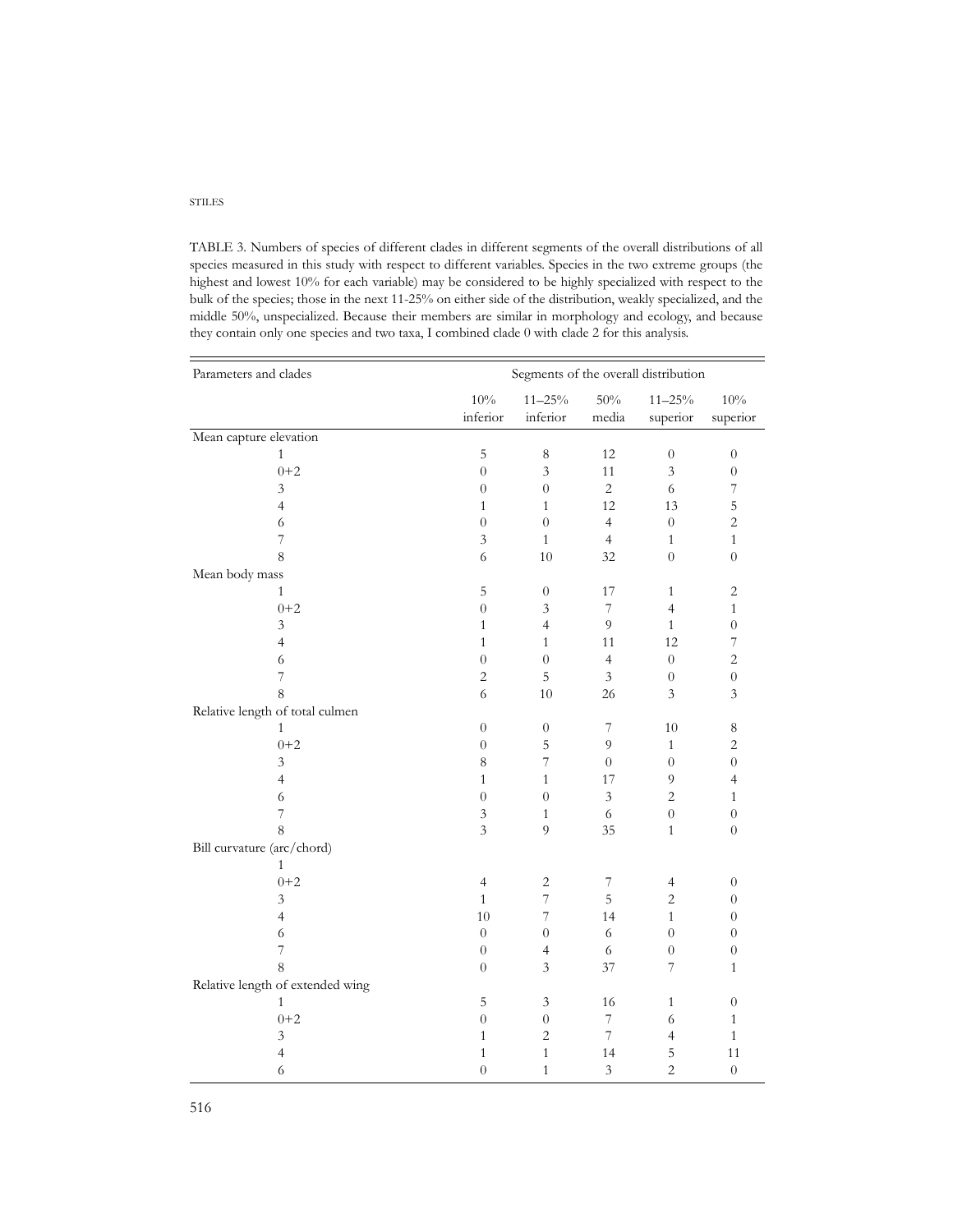#### ECOMORPHOLOGY AND PHYLOGENY OF HUMMINGBIRDS

| Parameters and clades                      | Segments of the overall distribution |                        |                |                        |                 |  |
|--------------------------------------------|--------------------------------------|------------------------|----------------|------------------------|-----------------|--|
|                                            | 10%<br>inferior                      | $11 - 25%$<br>inferior | 50%<br>media   | $11 - 25%$<br>superior | 10%<br>superior |  |
| 7                                          | 6                                    | $\overline{4}$         | $\Omega$       | $\theta$               | $\Omega$        |  |
| 8                                          | $\overline{2}$                       | 12                     | 30             | $\overline{4}$         | $\theta$        |  |
| Shape ratio of wing (length/maximum width) |                                      |                        |                |                        |                 |  |
| 1                                          | 5                                    | 7                      | 12             | $\mathbf{1}$           | $\Omega$        |  |
| $0 + 2$                                    | 1                                    | 3                      | 5              | $\overline{4}$         | 4               |  |
| 3                                          | 7                                    | 2                      | 5              | $\theta$               | 1               |  |
| 4                                          | $\overline{2}$                       | 8                      | 19             | $\overline{2}$         | $\mathbf{1}$    |  |
| 6                                          | $\theta$                             | 1                      | 2              | 3                      | $\overline{0}$  |  |
| 7                                          | $\theta$                             | $\boldsymbol{0}$       | 6              | $\mathbf{1}$           | 3               |  |
| 8                                          | $\theta$                             | $\overline{c}$         | 28             | 12                     | 6               |  |
| Wing loading (Mass"wing area)              |                                      |                        |                |                        |                 |  |
| 1                                          | $\overline{0}$                       | 3                      | 11             | 7                      | 4               |  |
| $0 + 2$                                    | 3                                    | 2                      | 11             | $\mathbf{1}$           | $\overline{0}$  |  |
| 3                                          | $\overline{4}$                       | 6                      | $\overline{4}$ | $\mathbf{1}$           | $\overline{0}$  |  |
| 4                                          | 7                                    | 7                      | 13             | $\overline{2}$         | 3               |  |
| 6                                          | $\overline{0}$                       | 1                      | $\overline{2}$ | $\overline{2}$         | 1               |  |
| 7                                          | $\theta$                             | $\boldsymbol{0}$       | $\overline{4}$ | $\overline{0}$         | 6               |  |
| 8                                          | 1                                    | $\overline{4}$         | 32             | 10                     | 1               |  |
| Relative tarsus length                     |                                      |                        |                |                        |                 |  |
| $\mathbf{1}$                               | 10                                   | 9                      | $\overline{4}$ | $\overline{2}$         | $\overline{0}$  |  |
| $0 + 2$                                    | 3                                    | 2                      | 11             | $\mathbf{1}$           | $\theta$        |  |
| 3                                          | $\theta$                             | $\Omega$               | $\Omega$       | 1                      | 14              |  |
| 4                                          | $\theta$                             | $\overline{2}$         | 16             | 13                     | 1               |  |
| 6                                          | $\theta$                             | $\overline{0}$         | $\overline{2}$ | 3                      | 1               |  |
| 7                                          | $\overline{2}$                       | $\overline{2}$         | 6              | $\theta$               | $\theta$        |  |
| 8                                          | $\overline{0}$                       | 6                      | 37             | 5                      | $\theta$        |  |

# TABLE 3. Continued.

the predominant family of shrubby dicots at these elevations; the genus *Espeletia* may be a particularly important floral resource (Gutiérrez *et al.* 2004, Gutiérrez 2005; Stiles, unpublished data). The short, fine bills of these species appear well adapted for extracting nectar from the numerous tiny florets of the flower heads of these plants. By contrast, the moderate to long, straight to slightly recurved bills of most upper-elevation clade 4 species (*Eriocnemis, Coeligena, Ensifera*) appear best adapted for extracting nectar from the long, pendulous flowers of the family Ericaceae, which includes many shrubs and epiphytes of high Andean forest and subpáramo (Gutiérrez *et al.* 2004, Gutiérrez 2005, Stiles unpublished data), as well as other flowers of similar morphology (e.g., *Fuchsia, Passiflora, Aetanthus*, *Bomarea*, etc.). A similar bill is possessed by *Pterophanes*, which visits especially flowers of *Puya* (Bromeliaceae); its huge wings may aid in its often very long flights between the widely scattered inflorescences, and I have seen it set its wings and soar as it descends to feed. The only species of clade 3 with a recurved bill, *Opisthoprora*, forages very differently: perched on an inflorescence of Ericaceae and bracing itself with its huge feet, it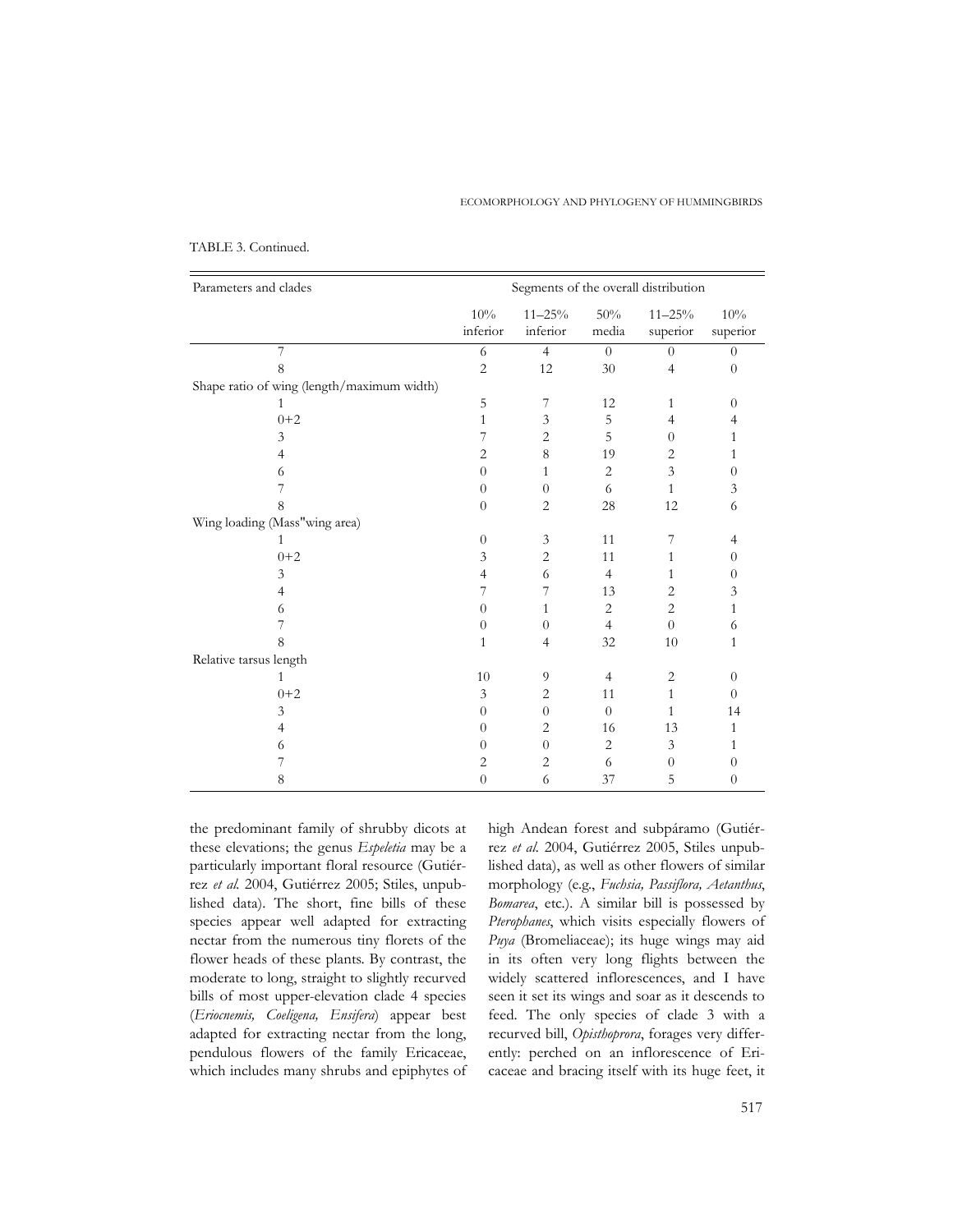pierces the tough corollas of the flowers to reach the nectar.

Tarsus and foot size is the final difference between the members of these two clades. Relative foot size is closely and directly related to the proportion of flower visits in which the hummingbird perches to feed, rather than hovering (Stiles 2004). Very long tarsi and large feet are the rule among clade 3, and may represent an adaptation for perching while feeding at the inflorescences of composites. Heinrich (1975) showed that the most efficient way for bumblebees to feed at inflorescences with many tiny flowers was to alight and walk between them, only taking flight to reach the next inflorescence; the hummingbirds appear to use a similar strategy and their very large feet might well help to cling to the inflorescences in the often windy conditions of the páramo. Among clade 4, the species of *Eriocnemis* and *Agleactis* tend to have the largest feet and perch most frequently, often at inflorescences of Ericaceae; *Coeligena* species and *Ensifera* have relatively smaller feet and nearly always feed while hovering.

Species in other clades that occur at high elevations show some striking convergences with members of these two clades. Most notably, *Panterpe insignis* of the high mountains of southern Middle America is morphologically very similar to members of clade 3 in its broad wings with low wing loading and very large feet; its bill is straight, slender and of moderate length, very like those of *Eriocnemis* or *Heliangelus*; it visits a wide variety of flowers, including many Ericaceae, usually perching to do so (Wolf *et al.* 1976). Sympatric with it in these mountains is *Eugenes fulgens*, which in its large size, large but relatively longer and narrower wings, long bill and moderately large feet, is much more like a *Coeligena* of clade 4 save that its bill is not recurved and it visits relatively fewer pendulous flowers, but it also usually hovers to feed (Wolf *et al.* 1976).

Convergent with *Coeligena* in possessing long, recurved bills are the species of *Doryfera* in clade 2, which also show specialization for visiting pendant flowers of Ericaceae, albeit at mostly lower elevations (Stiles 1985). The species of clade 2 ocurring at highest elevations, members of the genus *Colibri*, have converged with members of clade 4 in size and wing morphology but not so noticeably in other features.

In sum, the two clades to invade the high Andes have done so with quite different morphological adaptations; they are largely segregated in different habitats and mostly use different flowers which they visit in different ways, at least in part; they are most similar in having large wings, but even here there are pronounced differences in wing shape. Species of other clades that occupy high elevations show convergence in varying degrees to the members of these two clades.

# ACKNOWLEDGMENTS

Many colleagues and students have provided assistance to me during the lengthy course of my ecomorphological study. Space prohibits naming them all here, but I especially thank Loreta Rosselli, Douglas Altshuler, Luis Mazariegos, Aquiles Gutiérrez, Sandra Rojas, Alex Cortés, Andrés Cuervo, Alejandro Rico, Magaly Ardila and Paul Salaman for help and hummingbirds received. The Instituto de Ciencias Naturales provided logistic support, and the Academy of Natural Sciences of Philadelphia supported part of the study; part of the work was financed by Earthwatch and a Frank M. Chapman grant from the American Museum of Natural History. Jorge Martínez helped with the data analysis. I thank the Neotropical Ornithological Society and the Universidad Nacional de Colombia for financial aid to attend this symposium, and Raúl Ortiz-Pulido and Carlos Lara for their invitation to participate.

#### STILES